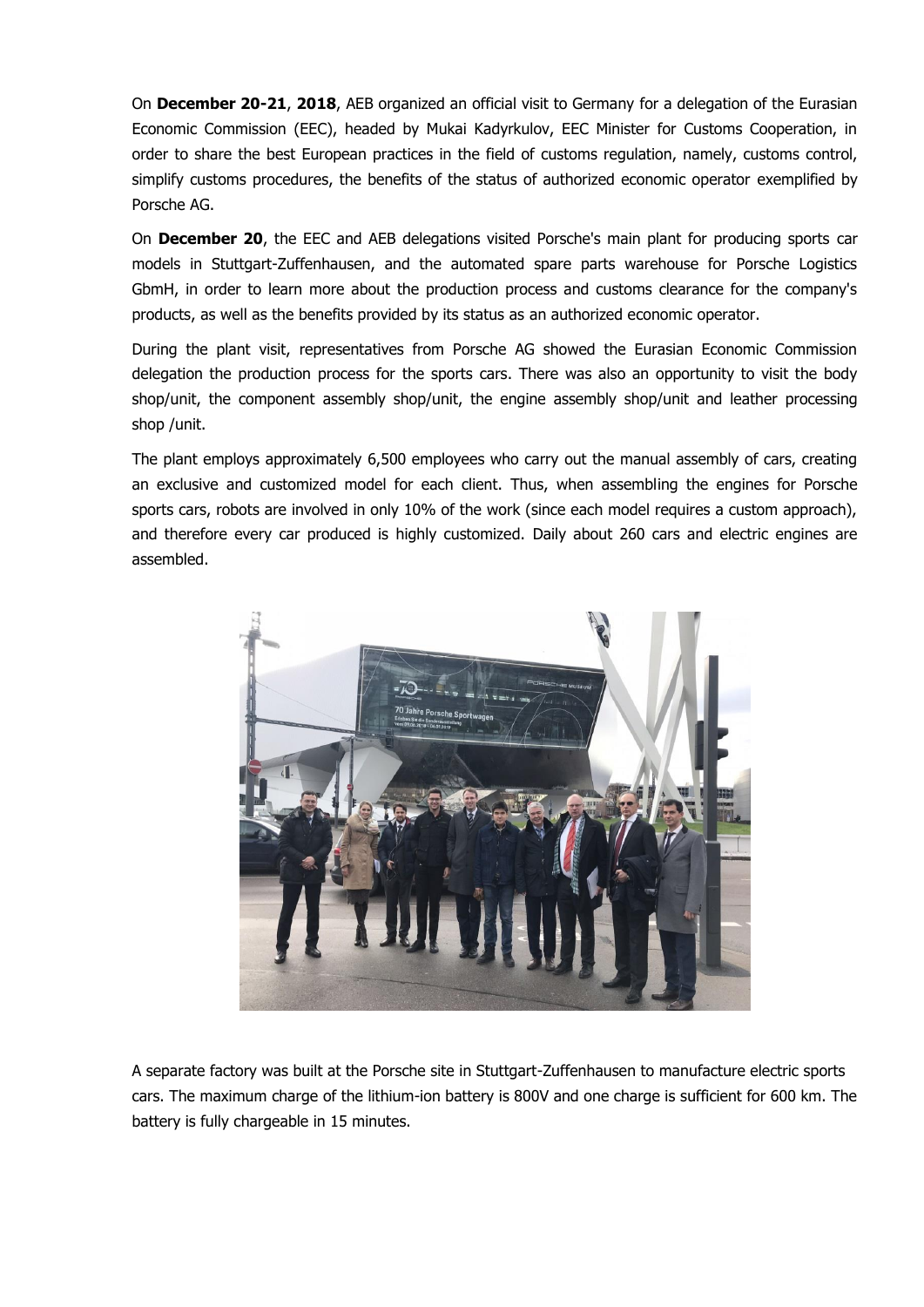

In addition, all members of the delegation were given the opportunity to visit the Porsche Museum, which houses exhibits narrating the 70-year history of the Porsche brand since its inception.

On the same day, the delegation visited the automated logistics complex for Porsche Logistics GbmH, a subsidiary of Porsche AG. The warehouse complex has been completely automated for the past 10 years. Spare parts are delivered to the storage and assembly areas with the help of trolleys. The racks in the warehouse complex storage area, designed to store spare parts of different dimensions, is as high as 30 meters. The alleys are 100 meters deep. The warehouse complex was built using modern energy-saving technology and has its own power plant. Within an hour, at least 1,800 parts are gathered and delivered to the operating area. The quality rate is 0.17 per 1000 parts, which indicates a high degree of technological and operational effectiveness.

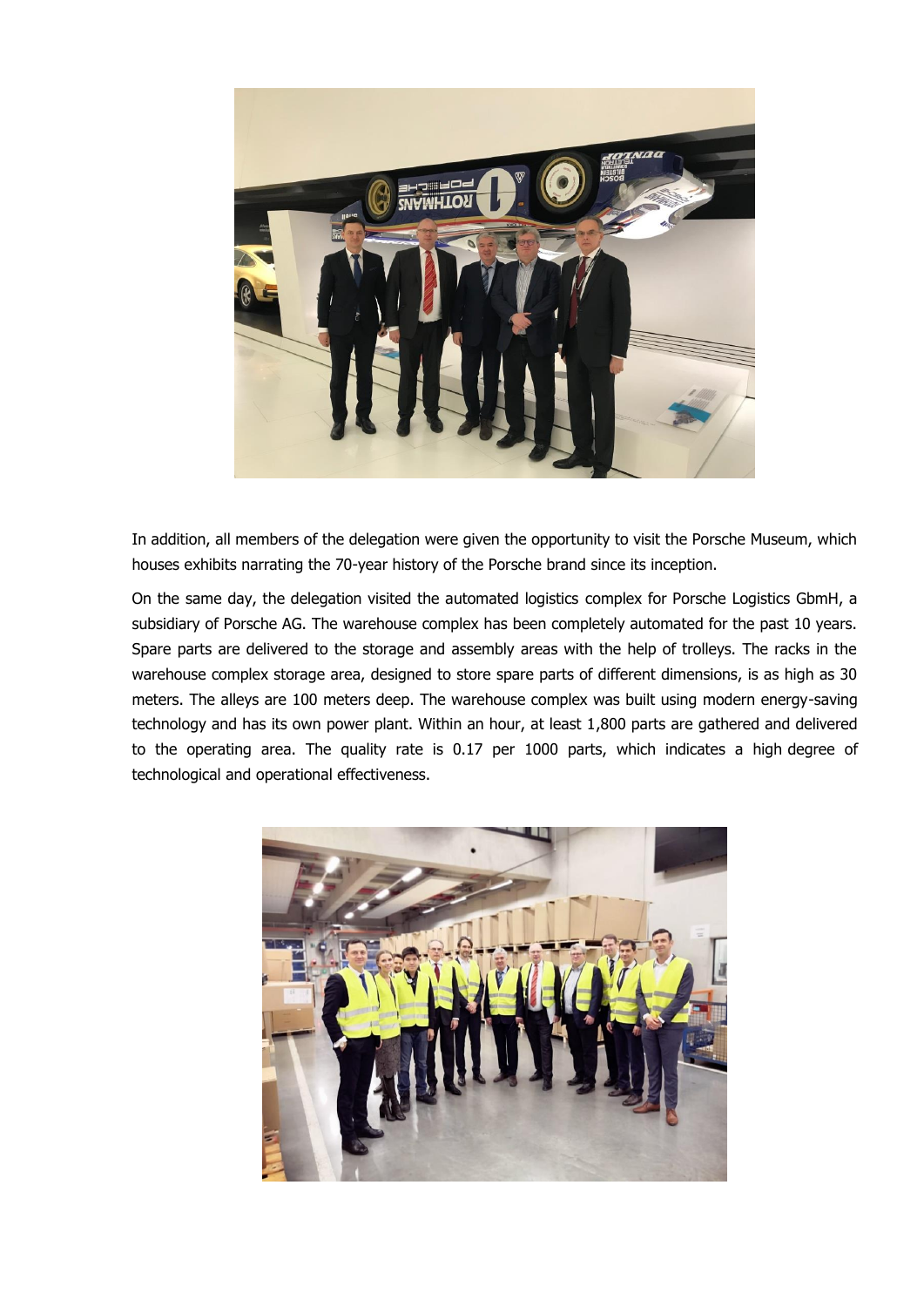Then, after inspecting the warehouse, a meeting was held with the Porsche AG customs department to discuss customs administration issues. The company has had the status of an authorized economic operator (AEO) for more than 10 years. The main criterion for granting AEO status is recognizing the company's status as one of the largest taxpayers. To obtain this status per the AEO institute's regulatory instruction/directive, the company fills out a special catalog. The European Union is subject to unified customs regulation and unified requirements for obtaining AEO status. In the course of the discussion, representatives from Porsche's Customs Department provided information on the main advantages and simplifications that AEO status gives their traders.

Interactions with customs take place in electronic format through the ATLAS electronic system. Customs authorities have the company's complete product catalog. The electronic declaration is sent to customs, and after 3 minutes customs gives an answer and a declaration is automatically issued. Cases where the customs service requests additional documents and information are isolated, for example, when goods are exported to a country with a high level of risk.



In addition, on **December 21**, AEB organized a meeting with Mukai Kadyrkulov, the EEC Minister, with Hans Josef Haas, Vice President of the German Customs Service to discuss topical issues of customs administration and learn about European practices in the customs regulation field. The benefits for the trader provided by AEO status in the EU were discussed including the organization of customs clearance and customs control, the application of simplified customs procedures, as well as the deferred customs value determination process, making changes to the customs declaration after the release, non-tariff regulation, and risk analysis systems. The heads of line departments for the Customs Service also participated in discussing the above issues.